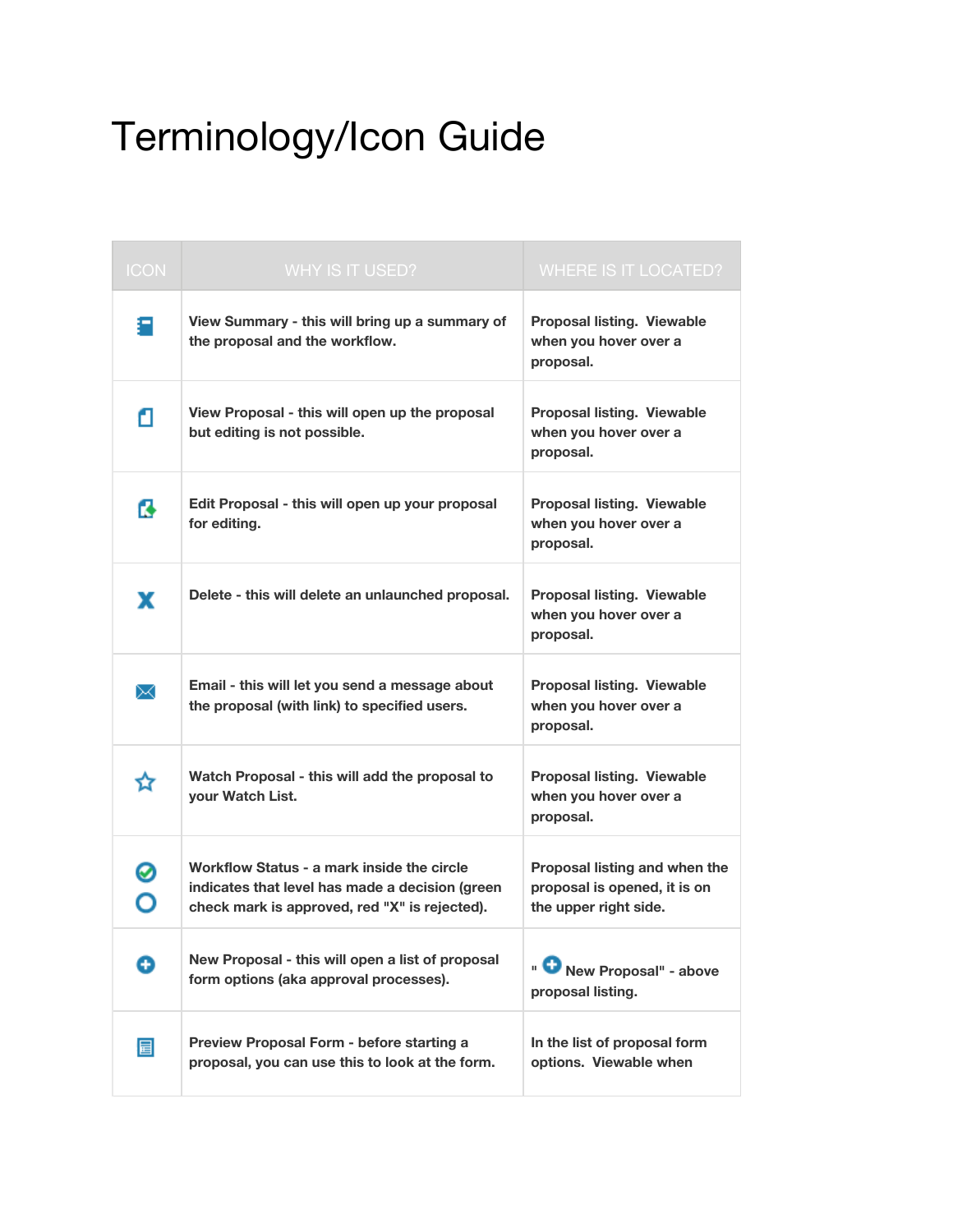|   |                                                                                                                                                                                            | hovering over each proposal<br>form.                                                                                   |
|---|--------------------------------------------------------------------------------------------------------------------------------------------------------------------------------------------|------------------------------------------------------------------------------------------------------------------------|
|   | Start Proposal - this will start a proposal.                                                                                                                                               | In the list of proposal form<br>options. Viewable when<br>hovering over each proposal<br>form.                         |
| 0 | Show Help Text - turns on additional tips and<br>information above the form fields.                                                                                                        | Top middle of proposal form.                                                                                           |
| Q | Add Item - lets you select from a menu.                                                                                                                                                    | " Add Item" - on several<br>fields throughout proposal<br>form.                                                        |
| Θ | Expand - displays all the choices within a<br>hierarchy item                                                                                                                               | <b>Custom route participant</b><br>menu.                                                                               |
| Δ | Print Proposal - this will print out the proposal.                                                                                                                                         | Top middle of proposal form.                                                                                           |
|   | Toggle - this will toggle between a split screen<br>form and a full width form.                                                                                                            | Top middle of proposal form.                                                                                           |
|   | Import - this will import course/program<br>information from the current catalog into the<br>proposal.                                                                                     | Upper left side of proposal<br>form.                                                                                   |
|   | Impact Report - this will run an impact report<br>that you can copy and paste into the impact<br>report field question.                                                                    | Upper left side of proposal<br>form.                                                                                   |
|   | Launch - this will launch the workflow and start<br>track changes. You (the originator) are the first<br>step in the workflow and need to 'approve' the<br>proposal before it can advance. | Upper left side of proposal<br>form.                                                                                   |
|   | Discussion - area where you can see the<br>comments on a proposal and display user<br>tracking ("Show current with markup").                                                               | First icon on upper right side<br>of proposal form. If form is<br>toggled to full-width you will<br>not see this icon. |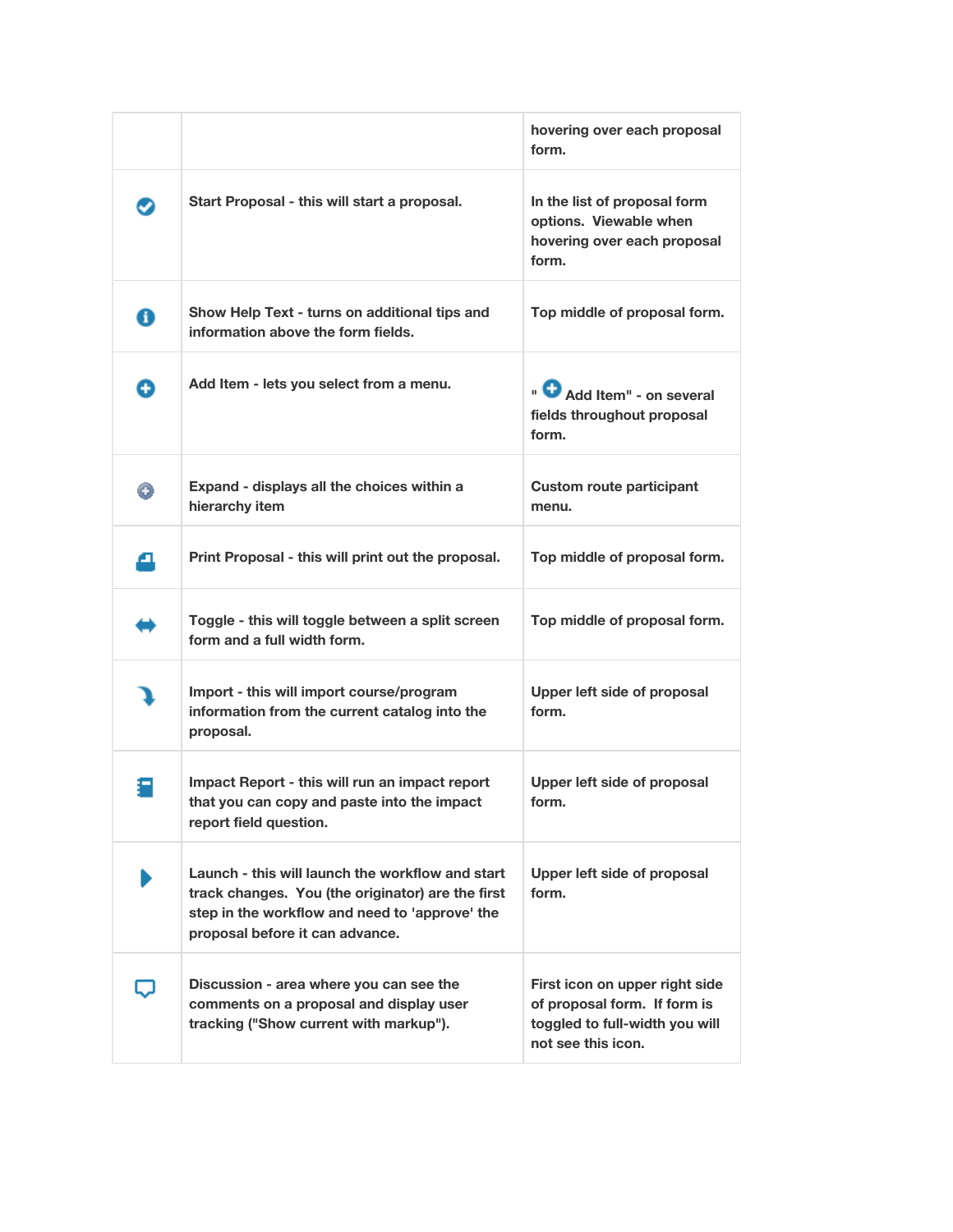| ≡       | Workflow - area that lists the approval steps in<br>the workflow and provides a history of the<br>approval process.                            | Second icon on upper right<br>side of proposal form. If form<br>is toggled to full-width you<br>will not see this icon.    |
|---------|------------------------------------------------------------------------------------------------------------------------------------------------|----------------------------------------------------------------------------------------------------------------------------|
|         | <b>Signatures</b>                                                                                                                              | Third icon on upper right side<br>of proposal form. If form is<br>toggled to full-width you will<br>not see this icon.     |
| G       | File Attachments - this area is where you can<br>view and upload file attachments (syllabus,<br>academic plan of study, etc.).                 | Middle icon on upper right<br>side of proposal. If form is<br>toggled to full-width you will<br>not see this icon.         |
| 9       | Decisions - this area is where you lodge your<br>decision (approve, reject, or custom route).                                                  | Fifth icon on upper right side<br>of proposal form. If form is<br>toggled to full-width you will<br>not see this icon.     |
| Θ       | Custom Route - this area displays pending<br>custom routes (go to Decisions area to custom<br>route a proposal)                                | Sixth icon on upper right side<br>of proposal form. If form is<br>toggled to full-width you will<br>not see this icon.     |
| x       | Crosslisted Proposals - this area lets you add or<br>view cross-listed proposals (not cross-listings,<br>but crosslisted proposals)            | Far right icon on upper right<br>side of proposal form. If form<br>is toggled to full-width you<br>will not see this icon. |
| ₫<br>ß. | Parent & Crosslisted Proposals - these icons let<br>you toggle back and forth between the parent<br>proposal and the cross-listed proposal(s). | <b>Crosslisted Proposals area.</b>                                                                                         |
| Ð       | New Agenda - lets you create a new agenda.                                                                                                     | New Agenda" is above<br>agenda listing in "Agendas"<br>tab.                                                                |
|         | Publish & Unpublish Agenda - lets you publish<br>and unpublish an agenda.                                                                      | Upper left side of agenda.                                                                                                 |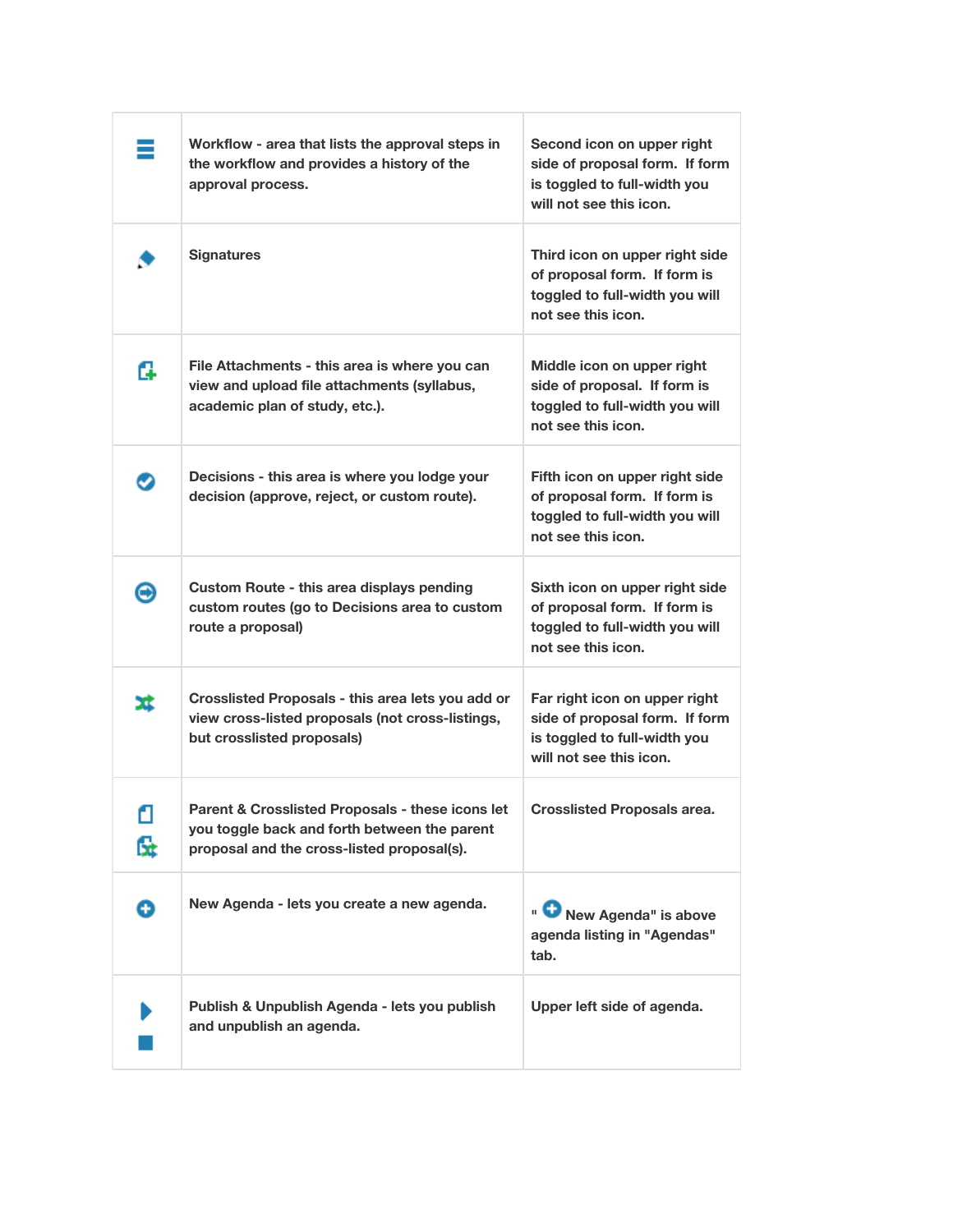## Glossary of Curriculum Terms

**Program Map -** Program maps are used as a guide for a student's progression of classes through a specified program in college. The map will take a student from core classes all the way through their major courses within four years.

**Assessment Plan** - Every unit is expected to develop and maintain an assessment plan. At a minimum, an approved assessment plan includes:

- Clearly stated student learning outcomes or performance outcomes and their relation to the UWG strategic plan.
- A description of the intended measurements to be used in the assessment of each outcome providing specific information as to the who, what, when, and how each outcome will be assessed.

**BOR One-Step Proposal -** The one-step new academic program proposal combines elements of the previous two-stage process into "one-step" for a more accelerated review of final, new program proposals submitted by university system institutions. The one-step proposal requires institutions to provide prioritized academic programs that demonstrate a clear need (and separately demand) for the areas served by the college or university. Programs may be directly tied to state economic development efforts, other initiatives, and may follow disciplinary changes and norms. The one-step new academic program proposal requires that institutions provide evidence that the proposed degree and/or major meets various needs and does not warrant unnecessary program duplication.

**Embedded Certificates -** Embedded certificates are granted only to students who, in addition to the certificate program requirements, have satisfied requirements for an academic degree.

**Stand-Alone Certificates -** Stand-alone certificates may be completed independent of students being enrolled as a Master's or Doctoral student. These certificates represent a cohesive program of study of a smaller size than a degree program and provide more flexibility to professionals for pursuing graduate education. When completed, these certificates appear on the student's academic record (transcript), and the student receives a certificate of completion. UWG currently offers stand-alone certificates at the post-baccalaureate (CERG) and post-master's (CERM) levels. Post-baccalaureate certificates are certificates beyond the bachelor's degree that do not meet the requirements for a master's degree; the curriculum is offered at the master's level.